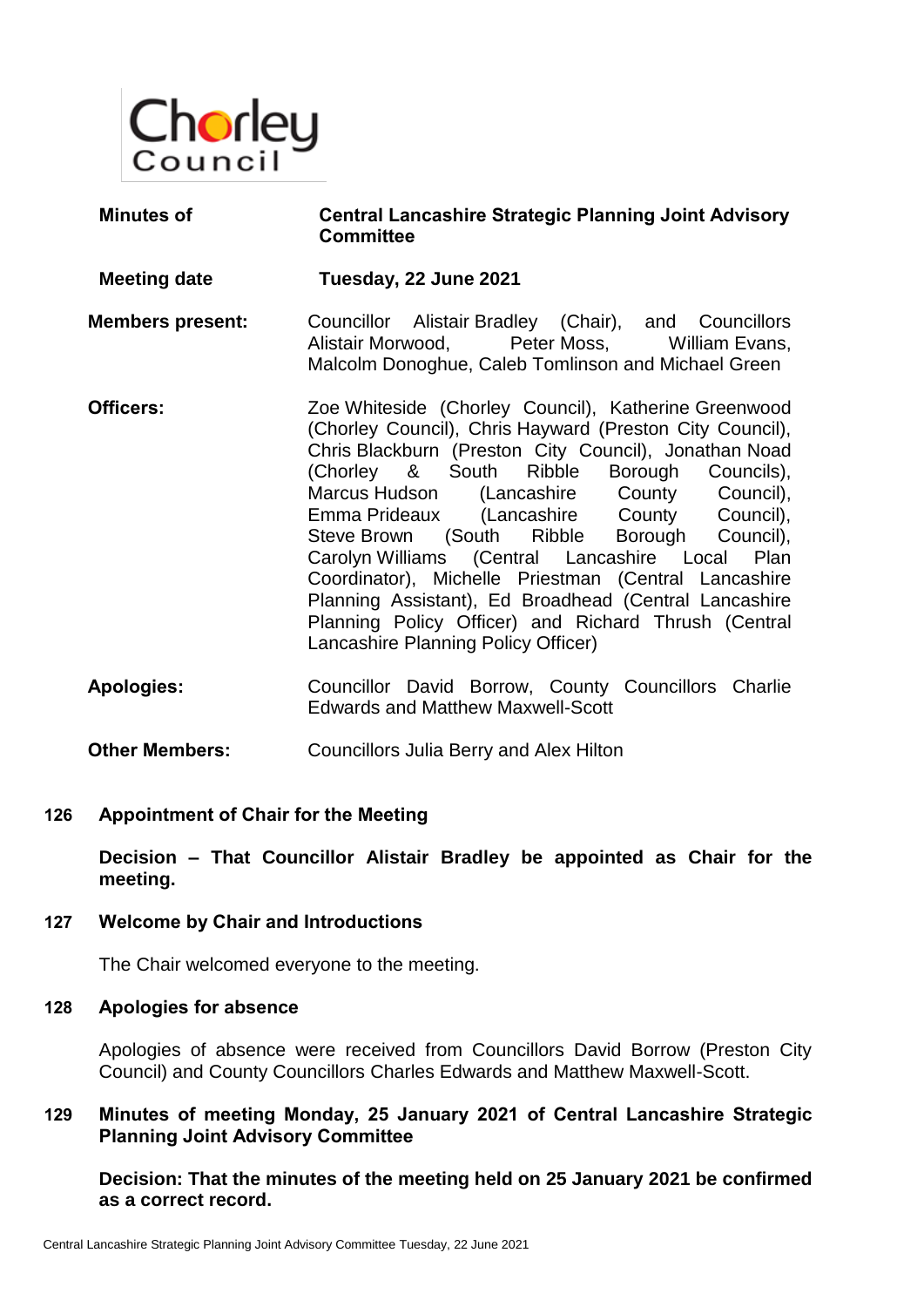### **130 Declarations of Interest**

There were no declarations of any interests received.

### **131 Local Plan Update**

Carolyn Williams, Central Lancashire Local Plan Co-Ordinator, presented the report which provided Members with an update on the progress of the development of the Central Lancashire Local Plan.

Officers were in the process of reviewing and updating the Local Development Scheme (LDS) and the next milestone for the Local Plan was the consultation on the Preferred Options Document. This was currently timetabled for consultation commencing in June 2021, however delays in development of key aspects of the evidence base have meant this date was not achievable. The revised plan for delivery aimed for consultation on a Preferred Options document towards the end of 2021.

Members noted that the Queen's speech indicated that changes to the planning system would start to come forward this year. A key change proposed through the White Paper for local plans was the introduction of three categories of land; Growth, Renewal and Protection. To ensure the Local Plan is compatible with any new system developed on adoption, officers suggested that work on these sites should be undertaken with this in mind.

Other issues detailed in the report related to the following;

- Strategic Flood Risk Assessment (SFRA)
- Housing Needs Study
- Central Lancashire Density Study
- Central Lancashire Transport Masterplan
- Climate Change
- Land Viability
- Integrated Assessment (IA) and Habitat Regulation Assessment (HRA)

Following queries with regards to the housing needs study, Members were advised a number of partner agencies such as housing associations and homelessness charities have been engaged with the survey. Consultants would also look at housing registers for data. It was suggested that the comprehensive list of all those stakeholders who have been included in the process could be circulated with Members to help identify any which were absent from the list.

# **Decision – That the report be noted.**

#### **132 Planning Reform Update**

Zoe Whiteside, Service Lead for Spatial Planning (Chorley Council) presented the report which provided an update on the reforms to national planning policy.

The report outlined the key changes which included proposals requiring local authorities to zone land into Growth, Renewal and Protection categories, ending the use of Section 106 agreements (and replacing with national infrastructure levy), the creation of new and more simple local plans, a fast track system for 'beautiful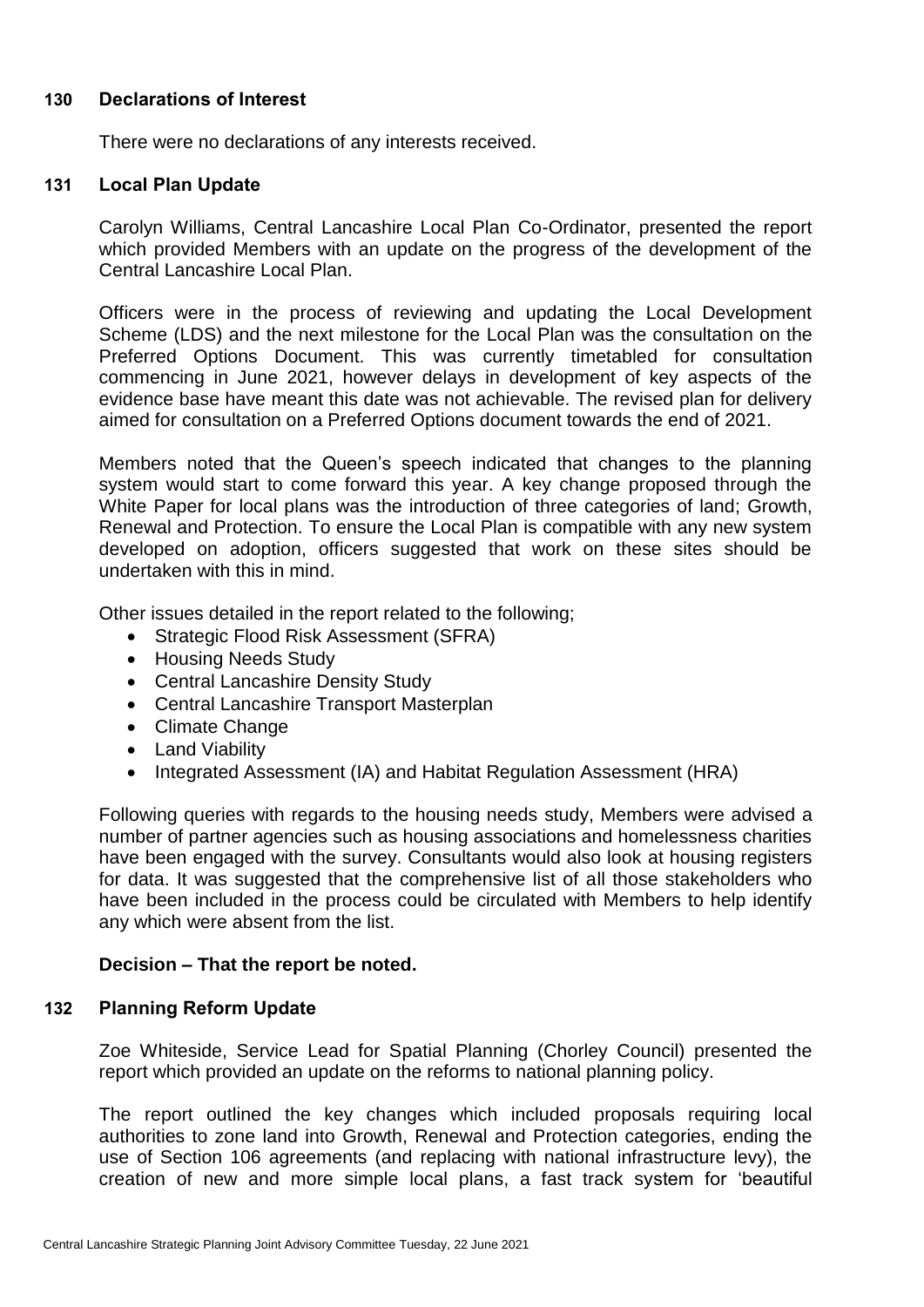buildings', requirement for all new build homes being 'zero carbon ready' and the introduction of Design Codes.

Members noted that the Queen's speech on 11 May 2021 outlined plans for the forthcoming Planning Bill which aimed to create a simpler, faster and more modern planning system. The purpose, main benefits and main elements of the Bill were outlined in the report as well as providing a series of key facts. In light of this, officers were working to 'future-proof' the emerging Local Plan to ensure that no work is abortive and ensure that the plan can progress smoothly.

Members also noted that binding environmental targets within the Environment Bill will also impact on planning policy, with the mandating of 'biodiversity net gain' (BNG) to the value of no less than 10%, developers will be required to produce a BNG plan for their proposals and Councils will be required to maintain a Biodiversity gain register. It was proposed that a session be held for JAC members at a future meeting on the details of the BNG.

The Committee welcomed the BNG but queried whether the three authorities have the capacity to ensure this takes place. In terms of resourcing, this would be a statutory requirement and therefore the council's would be expected to make arrangements. With regards to the Local Plan, officers were already engaged at a Lancashire level and meeting regularly to look at Local Nature Recovery Strategies and ensuring the land is available within Lancashire to meet the BNG targets.

Following queries regarding the percentage split of the Affordable Housing, Members were advised that there was local discretion on this, and as long as minimum of 25% First Homes is adhered to, the remainder of the split (shared ownership/social rent) is down local authority discretion and local policy.

# **Decision – That the report be noted.**

# **133 Exclusion of Press and Public**

**Decision: To exclude the press and public for the following item of business on the grounds that it involves the likely disclosure of exempt information as defined in Paragraph 3 of Part 1 Schedule 12a of the Local Government Act 1972.**

# **134 Land Availability Study Methodology and Approach**

Richard Swann from Land Use Consultants (LUC), provided Members with a confidential presentation on the Assessment of Open Land Designations.

The presentation outlined the objectives, green belt and safeguarded land, areas of separation, other open land and the next steps.

# **Decision – That the presentation be noted.**

#### **135 Dates of Future Meetings**

The next meeting of the Joint Advisory Committee will be hosted by South Ribble Borough Council on Tuesday, 14 September 2021 at 6.30pm.